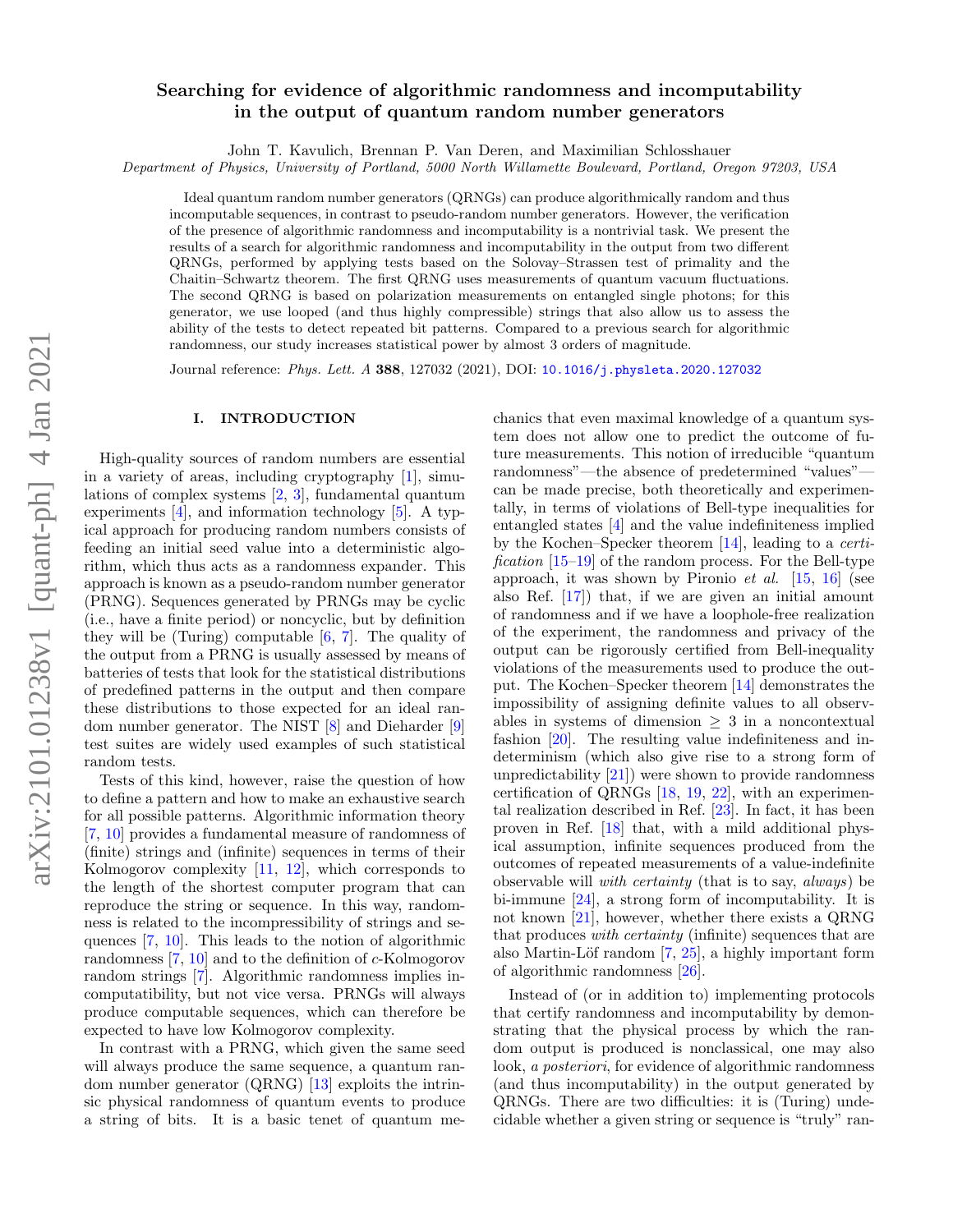dom [\[12\]](#page-9-11), and there does not exist a single notion of randomness [\[7\]](#page-9-6). One approach to this problem is to test the output of a QRNG for algorithmic randomness by assessing the performance of the random strings with respect to certain tasks (in the form of randomized algorithms), and then compare this performance to that of strings produced by PRNGs. In the context of QRNGs, such tests were first proposed and applied in Ref. [\[27\]](#page-9-26). Building on these preliminary investigations, in Ref. [\[28\]](#page-9-27) Abbott et al. developed four tests of algorithmic randomness that are based on the Solovay–Strassen test of primality [\[29\]](#page-9-28) and the Chaitin–Schwartz theorem [\[30\]](#page-9-29); we will henceforth refer to them as Chaitin–Schwartz–Solovay– Strassen (CSSS) tests. The authors applied these tests to the output from a QRNG certified by Kochen–Specker value indefiniteness [\[23\]](#page-9-22), as well as to the output from five PRNGs, using samples of 80 strings of  $2^{26}$  bits each per generator. They performed a statistical comparison of the distributions of test results for the different RNGs, using the Kolmogorov–Smirnov test for two samples [\[31,](#page-10-0) [32\]](#page-10-1) and Welch's t-test [\[33\]](#page-10-2). While they observed some instances of statistically significant differences between the QRNG on the one hand and the PRNGs on the other, the results were inconclusive and failed to demonstrate a clear advantage of the QRNG with respect to the algorithmic randomness and incomputability of its output.

Here we use the same set of four CSSS tests (adding to it a test of Borel normality) and statistical tests as in the study by Abbott et al. [\[28\]](#page-9-27) just described, and apply them to strings from two other QRNGs, as well as to four PRNGs for comparison. While our methodology is therefore similar to that of Ref. [\[28\]](#page-9-27), we test substantially longer strings (by a factor of 25), and we also increase the size of the set of Carmichael numbers used in the CSSS tests by a factor of 33. This amplifies our statistical power by almost three orders of magnitude. For one of the QRNGs we test, we have available only comparably short strings, and we use looped versions of these strings. We turn this limitation into an asset: Because of their repetitive nature, these strings are highly compressible, and can therefore also be used as a tool for checking whether the randomness tests are capable of detecting such randomness-diminishing repetitions.

In addition to the four CSSS tests, we apply a test of Borel normality to our six RNGs. While Borel normality cannot verify incomputability (there are Borelnormal but computable sequences  $[34]$ , it is a necessary condition for algorithmic randomness and hence a useful property to check. Furthermore, QRNGs frequently exhibit bias effects that negatively affect the degree of Borel normality [\[27,](#page-9-26) [35\]](#page-10-4), and hence this test is particularly pertinent in the context of QRNGs.

This paper is organized as follows. In Sec. [II,](#page-1-0) we describe our RNGs, give a brief overview of the four CSSS tests and the test of Borel normality, and explain our methods for the statistical analysis of the test results. We present our results in Sec. [III,](#page-5-0) and offer a concluding discussion in Sec. [IV.](#page-8-0)

### <span id="page-1-0"></span>II. METHODS

#### A. Random number generators

We used strings from two QRNGs, as well as strings from four PRNGs for comparison. To gather sufficient statistics, for each generator we took 100 strings contain- $\lim_{n \to \infty} N = 25 \times 2^{26} = 1,677,721,600$  bits each. For each of the four CSSS tests, in addition to the original strings we also tested the complemented strings in which all 0s and 1s are interchanged. The latter transformation of the string should leave properties of algorithmic randomness and incomputability intact [\[28\]](#page-9-27). Thus, if the test results differ in a statistically significant manner between two RNGs for the original (noncomplemented) strings but the difference disappears when the complemented strings are used (or vice versa), we have evidence that the observed difference in the output of the two RNGs should not be ascribed to properties of algorithmic randomness and incomputability. We will now briefly describe the RNGs used in this study.

# 1. ANU QRNG

The first QRNG, to be referred to as "ANU QRNG" in the following, is an experiment located at the Australian National University and based on measurements of quantum fluctuations of the vacuum. Technical details on the experiment can be found in Refs. [\[36,](#page-10-5) [37\]](#page-10-6). We used 200 files of random binary numbers that were generated in four consecutive runs and are publicly available from Ref. [\[38\]](#page-10-7). We combined pairs of consecutive files, resulting in a sample of 100 strings of  $N = 1,677,721,600$  bits each. The ANU QRNG is particularly useful in practice because of its very high data rate (5.7 Gbits/s) and the public accessibility of its output, including the availability of various software that directly interfaces with this output. Furthermore, the statistical randomness of the output is confirmed through several continuously running batteries of tests, including the NIST [\[8\]](#page-9-7) and Dieharder [\[9\]](#page-9-8) tests. We note that the randomness and privacy of the output from the ANU QRNG is not certified through loophole-free violations of the Bell–CHSH inequality [\[15–](#page-9-14) [17\]](#page-9-17) or the value indefiniteness implied by the Kochen– Specker theorem [\[14,](#page-9-13) [18,](#page-9-20) [22\]](#page-9-21).

As part of the experimental procedure, the raw output is significantly postprocessed to extract nearly uniform random strings from the original Gaussian distribution with the aid of a cryptographic hashing algorithm [\[36,](#page-10-5) [37\]](#page-10-6). Certain types of postprocessing can influence algorithmic randomness; for example, it has been shown that von Neumann postprocessing can diminish algorithmic randomness for (infinite) sequences [\[39\]](#page-10-8). Notwithstanding such potential effects, postprocessing is a nec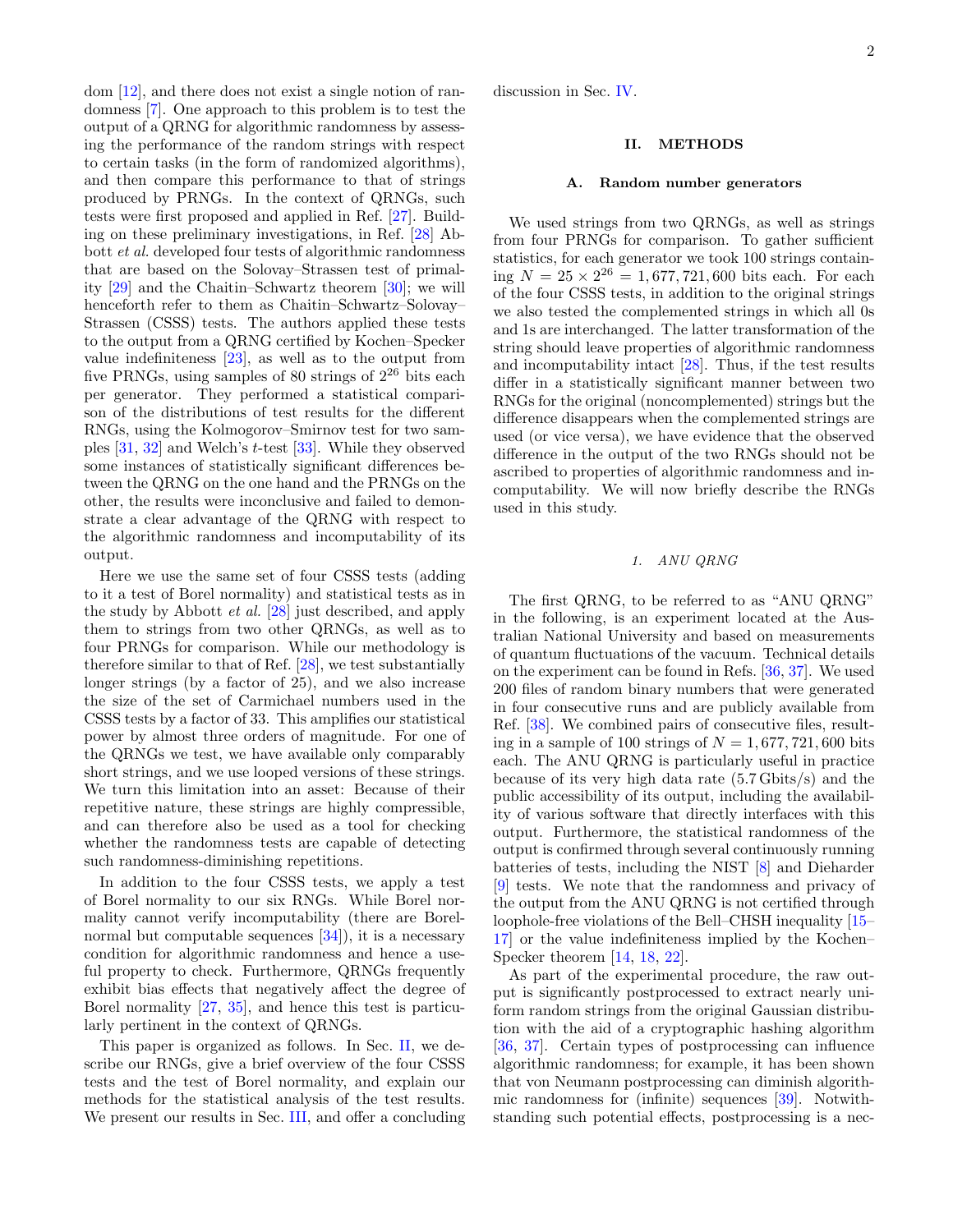essary fact of most practically useful QRNGs. Therefore, if we want to check whether the output from such QRNGs exhibits an advantage over PRNGs in terms of algorithmic randomness, then the testing of such postprocessed output is an important concern, however such postprocessing may or may not influence properties of algorithmic randomness compared to the raw output.

# <span id="page-2-2"></span>2. Parity QRNG

This QRNG is situated in our own lab and produces bits from joint measurements on polarization-entangled pairs of single photons created from type-I spontaneous parametric downconversion. For details on our experiment, we refer the reader to Ref. [\[40\]](#page-10-9). The random bits are generated in the course of a measurement of the Bell– CHSH inequality [\[41\]](#page-10-10). The measured violation is used to estimate (from the theorem of Pironio et al. [\[15\]](#page-9-14)) a lower bound on the source min-entropy. Since we do not perform a loophole-free test of the Bell–CHSH inequality, the output from our QRNG cannot be considered rigorously certified in the sense of Refs. [\[15](#page-9-14)[–17\]](#page-9-17). Nevertheless, one may take the observed violations as an indication of the nonclassical nature of the measured photon statistics used to generate the random output, which is thus suggestive of the presence of quantum randomness. The output from our QRNG is not postprocessed in any way, and this raw output has previously been shown to pass all applicable statistical randomness tests in the NIST suite and to be Borel normal [\[40\]](#page-10-9).

Instead of time-tagging individual photon events, we count the numbers of photons registered at each of the four single-photon detectors during a given time interval  $\tau = 0.1$  s and use the parity (even or odd) of these count numbers to produce four random bits per counting interval. Because of this approach, the bit rate in our experiment is low, on the order of 26 bits/s, and with our available time we were able to produce only a single string containing  $6.4 \times 10^6$  bits. This is three orders of magnitude shorter than what we have available from the ANU QRNG (and the PRNGs). Therefore, we cannot hope to compare the output from our QRNG to the output from the ANU QRNG and the other PRNGs on the same footing. Yet, we chose to include it in our comparison to highlight how the results of the tests may or may not be sensitive to the issue of string length. In this sense, we wish to test not only the QRNG, but also the tests themselves.

We break the string into 100 strings of  $6.4 \times 10^4$  bits each. For the Borel test, we test these short strings directly (see Sec. IIB1 for an explanation of this choice). For the CSSS tests, we repeatedly loop each string until it reaches the length  $N = 1,677,721,600$  bits of the strings from the other generators (this requires 26,215 looping steps, with the final N-bit string containing 26,214 complete repetitions of the original string). This means that each string contains only a comparably short

unique string that is then repeated many times. Thus, the looped strings are highly compressible, and hence one would expect the looping to diminish both statistical and algorithmic randomness. Indeed, we find that these strings fail all but one of the Dieharder statistical tests [\[9\]](#page-9-8).

#### 3. PRNGs

We used output from the PRNGs AES-OFB [\[42\]](#page-10-11), Gfsr4  $[43]$ , Mt19937  $[44]$ , and Threefish  $[45]$ , all as implemented by Dieharder [\[9\]](#page-9-8).

AES-OFB and Threefish are cryptographic block ciphers [\[42,](#page-10-11) [45\]](#page-10-14). Gfsr4 is a generalized feedback shiftregister generator that behaves like a lagged-Fibonacci generator [\[43\]](#page-10-12). Mt19937 is a standard implementation of the Mersenne Twister based on the Mersenne prime  $2^{19937} - 1$  [\[44\]](#page-10-13).

#### B. Randomness tests

We will now briefly describe the five randomness tests we have applied to our random strings: the test of Borel normality (Sec. [II B 1\)](#page-2-0) and the four different Chaitin– Schwartz–Solovay–Strassen tests (Sec. [II B 2\)](#page-3-0).

# <span id="page-2-0"></span>1. Borel normality

Borel normality [\[7,](#page-9-6) [46\]](#page-10-15) is a necessary condition for algorithmic randomness and incomputability. It is, however, not sufficient; perhaps the most well-known counterexample is Champernowne's constant [\[34\]](#page-10-3), which is Borel normal but manifestly computable. Violations of Borel normality have previously been found in the outputs from QRNGs [\[27,](#page-9-26) [28,](#page-9-27) [35\]](#page-10-4), and it has been suggested that this failure of Borel normality may have been caused by bias in the tested strings [\[28,](#page-9-27) [35\]](#page-10-4).

Borel normality applied to a finite string evaluates whether all substrings of given length  $m$  occur with the expected probability of  $2^{-m}$  [\[7,](#page-9-6) [46\]](#page-10-15). It relates to the compressibility of the string by a lossless finite-state ma-chine [\[47\]](#page-10-16). A string  $x$  of length  $|x|$  is considered Borel normal if the following condition holds for all integer  $m$ with  $1 \le m \le \log_2 \log_2 |\mathbf{x}|$  [\[7,](#page-9-6) [46\]](#page-10-15):

<span id="page-2-1"></span>
$$
\max_{1 \le j \le 2^m} \left| \frac{N_j^m(\mathbf{x})}{|\mathbf{x}|/m} - \frac{1}{2^m} \right| \le \sqrt{\frac{\log_2 |\mathbf{x}|}{|\mathbf{x}|}},\tag{1}
$$

where  $N_j^m(\mathbf{x})$  is the number of occurrences of the jth string drawn from the alphabet of all binary strings of length m. For our string lengths, the maximum value of m is  $m = 4$ . For the test metric, we rewrite Eq. [\(1\)](#page-2-1) as

$$
\left(\max_{1\leq j\leq 2^m} \left|\frac{N_j^m(\mathbf{x})}{|\mathbf{x}|/m} - \frac{1}{2^m}\right|\right) \sqrt{\frac{|\mathbf{x}|}{\log_2 |\mathbf{x}|}} \leq 1, \qquad (2)
$$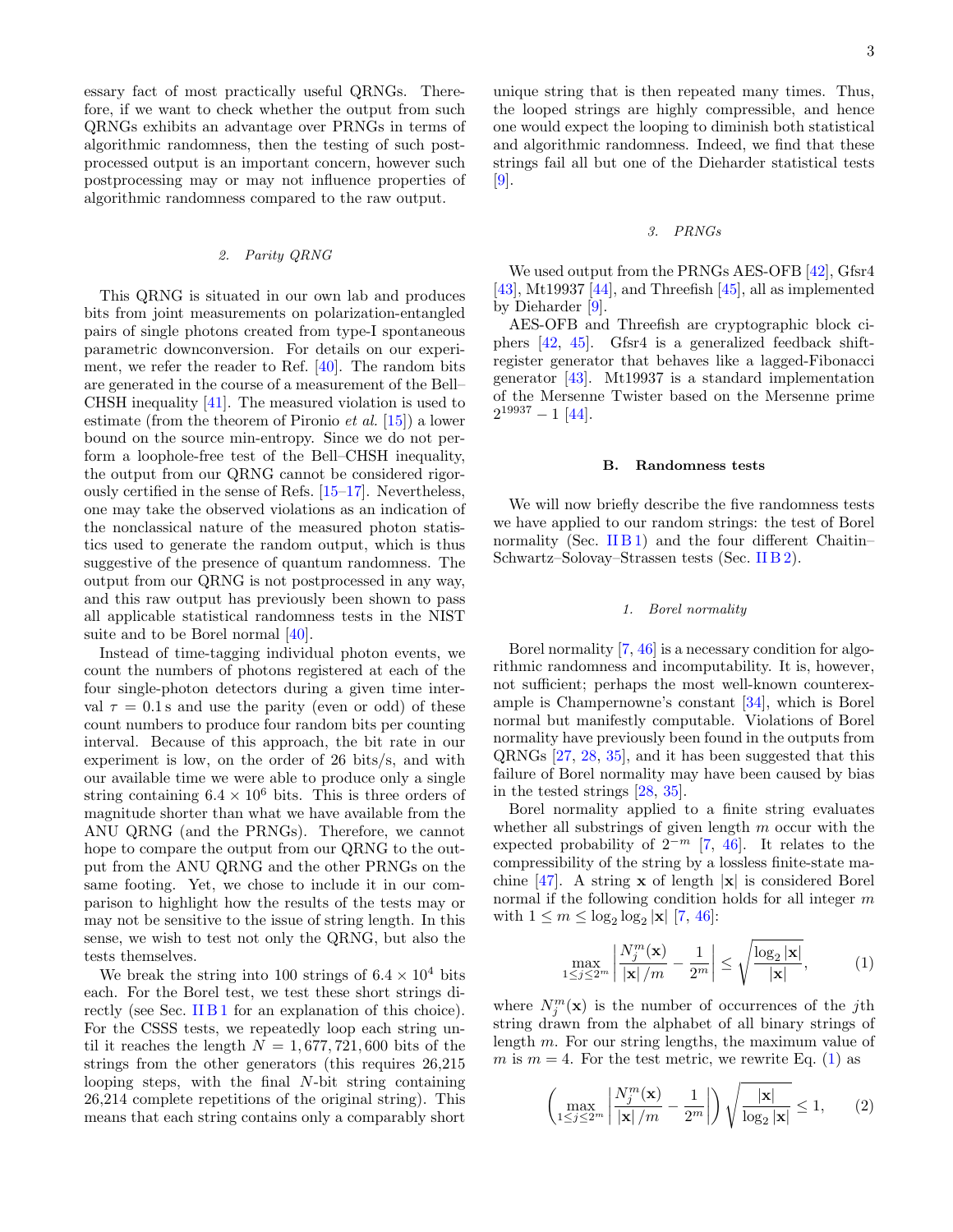and record the value of the left-hand side for each string we test.

As noted in Sec. II  $A_2$ , for the strings produced by the Parity QRNG, we use the unlooped 64,000-bits strings to evaluate Borel normality. This is so because the bound on the right-hand side of Eq.  $(1)$  depends on the string length, the idea being that the relative frequencies of the m-bit substrings will get closer to the expected value of  $2^{-m}$  as the length of a given string increases. If we were to use the looped strings instead, then we would be imposing the tight bound associated with the fulllength  $(N = 1,677,721,600$  bits) strings, while the relative frequencies of the  $m$ -bit substrings would still be those of the unlooped 64,000-bits strings, leading to a certain violation of Borel normality that is not indicative of the Borel normality of the output from the actual bit-generating process. (Indeed, we find that the looped strings violate Borel normality by a factor of  $33 \pm 9$ .)

### <span id="page-3-0"></span>2. Chaitin–Schwartz–Solovay–Strassen tests

We apply four versions of the Chaitin–Schwartz– Solovay–Strassen (CSSS) tests as proposed and carried out in Ref. [\[28\]](#page-9-27); we refer the reader to this reference for details. To implement the CSSS tests, we used computer code adapted from code made publicly available [\[48\]](#page-10-17) by the authors of Ref. [\[28\]](#page-9-27). We will now briefly describe these tests.

a. Overview. The CSSS tests use strings from RNG sources as "witnesses" to test whether or not a given integer  $n$  is composite or (probably) prime. The first ingredient of the CSSS tests is the Solovay–Strassen test of primality  $[29]$ . For an integer n, the Solovay–Strassen test defines a predicate  $W(n, a)$  given by

<span id="page-3-1"></span>
$$
\left(\frac{a}{n}\right) \neq a^{(n-1)/2} \pmod{n},\tag{3}
$$

where a is a natural number between 1 and  $(n-1)$ , and  $\left(\frac{a}{n}\right)$  is the Jacobi symbol.  $W(n, a)$  is called the Solovay– Strassen predicate.

If n is prime, then  $W(n, a)$  is false for all  $a \in [1, n-1]$ . Thus, if  $W(n, a)$  is true for some  $a \in [1, n-1]$ , then n is composite, and we call  $a$  a witness to the compositeness of n. If  $W(n, a)$  is false for a given a, then the probability that *n* is prime is larger than  $\frac{1}{2}$ ; more generally, if we use N such numbers  $a_k$  uniformly distributed in  $[1, n-1]$ , and if  $W(n, a_k)$  is false for all  $1 \leq k \leq N$ , then the probability that *n* is prime is larger than  $1 - 2^{-N}$ . This is so because, as shown in Ref. [\[29\]](#page-9-28), at least half of the numbers  $a_k \in [1, n-1]$  are witnesses to the compositeness of n [i.e., they will satisfy  $W(n, a)$ ] if n is composite, and none of these numbers will satisfy  $W(n, a)$  if n is prime. Thus, although the Solovay–Strassen test cannot confirm with certainty that a given integer  $n$  is prime, the probability that  $n$  is indeed prime increases rapidly with the size of the set of numbers  $a_k$  that fail to witness the compositeness of n.

The second ingredient of the CSSS tests is the Chaitin– Schwartz theorem [\[30\]](#page-9-29). It transforms the probabilistic result of the Solovay–Strassen test into a rigorous proof of primality if the potential witnesses are derived from c-Kolmogorov random strings, in the following way. Let s be a string of length  $m$  in 2-bit binary representation, and let *n* be an integer. Rewrite s into base  $(n-1)$ , with digits  $s = d_k d_{k-1} \cdots d_0$  over the alphabet  $\{0, 1, \ldots, n 1$ , where k is given by the smallest integer that satisfies the inequality

<span id="page-3-3"></span><span id="page-3-2"></span>
$$
k > \frac{\log(2^m - 1)}{\log(n - 1)} - 1.
$$
 (4)

Now define the compound predicate

$$
Z(n,s) = \neg W(n, 1+d_0) \land \neg W(n, 1+d_1) \land \cdots
$$

$$
\land \neg W(n, 1+d_{k-1}), \qquad (5)
$$

where  $W(n, 1+d_i)$  is the Solovay–Strassen predicate [\(3\)](#page-3-1). Then the Chaitin–Schwartz theorem states that for all sufficiently large  $c$ , if  $s$  is any  $c$ -Kolmogorov random string containing  $\ell(\ell + 2c)$  bits and n is an integer whose binary representation is  $\ell$  bits long, then  $Z(n, s)$  is true if and only if n is prime  $[30]$ . In other words, if we use the digits of s (in base  $n-1$ ) as a potential witness, then if the Solovay–Strassen predicates  $W(n, 1 + d_i)$  formed from these individual digits are all false, then  $n$  must be prime.

Loosely speaking, we may thus say that c-Kolmogorov random strings perform, on average, better than nonrandom strings in testing primality, and thus in witnessing compositeness. In this way, the CSSS tests can serve to probe and detect the presence of algorithmic randomness and incomputability. The four CSSS tests of Ref. [\[28\]](#page-9-27) are based on these ideas. All of them take strings from the RNG source to form large sets of potential witnesses, and apply them to sets of composite numbers to check for their primality, making use of the above results. The tests then measure how well these strings perform in this primality-testing task, allowing us to compare the performance of strings from a given QRNG to the performance of strings from PRNGs.

b. First and second CSSS tests The first and second CSSS tests differ only in their choice of test metric. They directly use binary strings from the source as witnesses and look for how many witnesses (first test) or bits (second test) are required to verify the compositeness of a set of test numbers. As in Ref. [\[28\]](#page-9-27), we choose Carmichael numbers as test numbers, using the set of all 8,220,777 Carmichael numbers up to  $10^{20}$  (calculated in Ref. [\[49\]](#page-10-18)). Carmichael numbers are odd composite numbers (having at least three prime factors), but they satisfy Fermat's little theorem and are hard to factorize, and therefore also referred to as pseudoprimes. For a given Carmichael number *n*, the tests read  $log_2(n)$  bits from the source. The corresponding integer in decimal representation forms the potential witness a provided  $a \leq n-1$ ; if  $a > n-1$ , we discard a and form a new potential witness by reading the next  $log_2(n)$  bits from the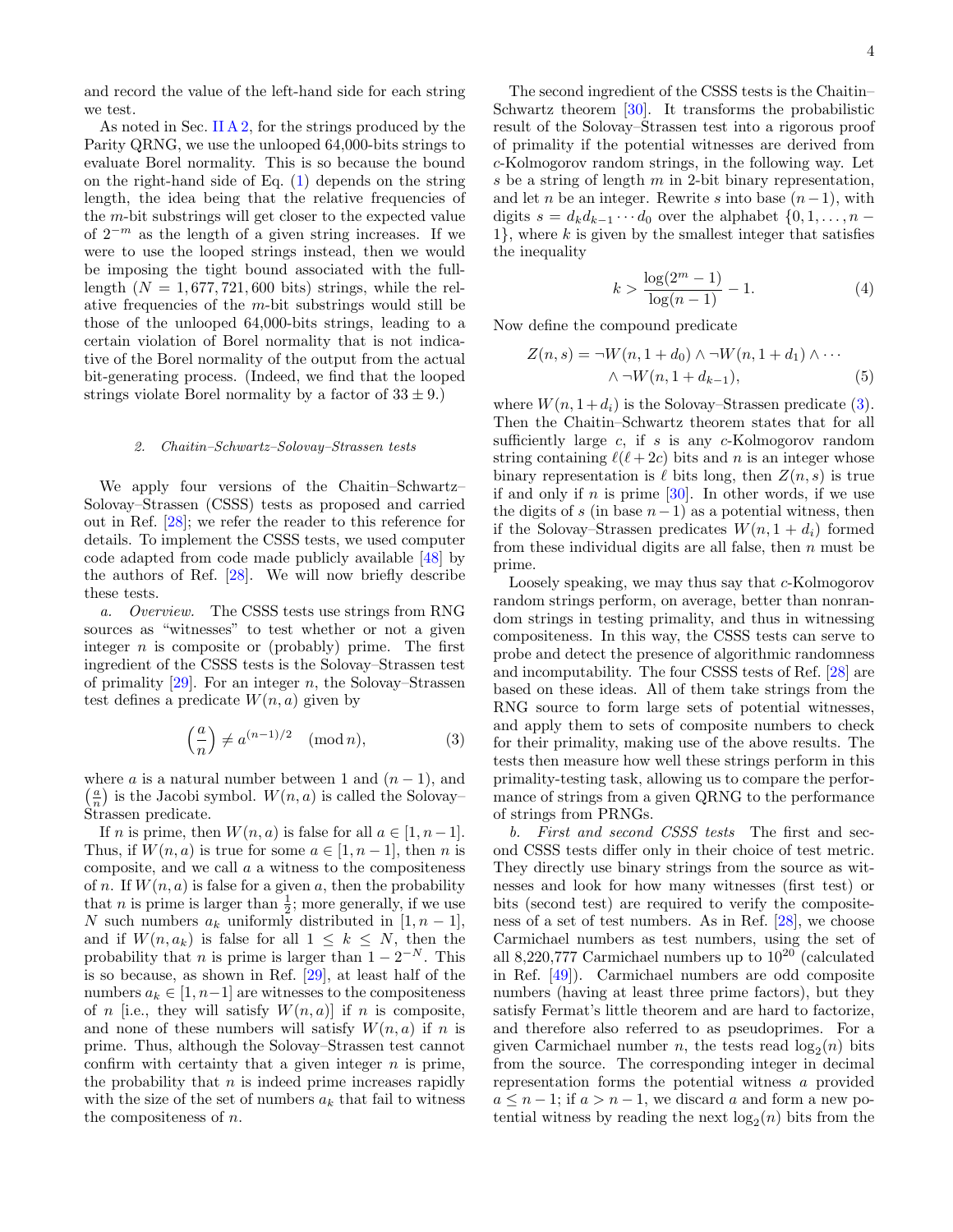source. Except for the strings from the Parity QRNG, our random strings are long enough to contain a number of witnesses sufficient for verifying the compositeness of all Carmichael numbers in the set without having to recycle bits.

c. Third CSSS test This test applies the procedure of the Chaitin–Schwartz theorem to form the witnesses. That is, for a given Carmichael number n (again using all Carmichael numbers up to  $10^{20}$ ), the test reads a string s containing m bits from the source, where  $m = \ell(\ell + 2c)$ with the choice  $c = \ell - 1$  (as in Ref. [\[28\]](#page-9-27)) and  $\ell$  is the length of  $n$  in 2-bit binary representation. Then  $s$  is converted to base  $(n - 1)$ , and the digits of s in this representation form the witnesses as specified by Eq. [\(5\)](#page-3-2). We then count how many bits of s need to be used until one of the Solovay–Strassen predicates  $W(n, 1 + d_i)$  in Eq.  $(5)$  is true, i.e., until *n* is verified to be composite. In the unlikely event that all of the  $W(n, 1 + d_i)$  are false and therefore  $Z(n, s)$  is true, we have a situation that Abbott et al. [\[28\]](#page-9-27) refer to as a "violation of the Chaitin– Schwartz theorem." It is a violation in the sense that if  $s$ were a c-Kolmogorov random string (here with  $c = \ell - 1$ ), then  $Z(n, s)$  being true would imply the primality of n, in contradiction with the fact that  $n$  is a Carmichael number and hence composite. If such a violation occurs, then (as in Ref. [\[28\]](#page-9-27)) we count all the bits of s for the purpose of the test metric.

d. Fourth CSSS test This test specifically looks for violations of the Chaitin–Schwartz theorem in the sense just defined. That is, for some arbitrary (not necessarily  $c$ -Kolmogorov random) string  $s$ , we look for instances in which the predicate  $Z(s, n)$  is true [i.e., all the  $W(n, 1 + d_i)$  are false. Since for a c-Kolmogorov random string as specified by the Chaitin–Schwartz theorem  $Z(s, n)$  will necessarily be false, such instances may be used to detect a lack of algorithmic randomness in the string s, or at least highlight a difference in performance between c-Kolmogorov random strings and nonrandom strings in the test.

As pointed out in Ref. [\[28\]](#page-9-27), the problem with applying this search for violations in practice is that the probability of observing a violation is very low and decreases rapidly with the length of the number whose compositeness is tested. To see this, recall that for a given composite number n to be tested, and  $\ell$  denoting the length of  $n$  in 2-bit binary representation, we read a string  $s$ of length  $m = \ell(3\ell - 2)$  in 2-bit binary representation. The number of digits of s in base  $(n-1)$  is given by the smallest integer  $k$  that fulfills the inequality  $(4)$ . Then the Solovay–Strassen theorem implies that the probability for any such s to produce a violation is smaller than  $2^{-k}$ . For example, for the smallest Carmichael number  $n = 561$ , we have  $\ell = 10$  and  $m = 280$ , and thus  $k = 30$ , giving a probability less than  $2^{-30} \approx 10^{-9}$ . This means that, on average, we need to read more than  $N_{\text{min}} = 280 \times 2^{30} \approx 3 \times 10^{11}$  bits before we can hope to detect a single violation, which exceeds the length of our individual strings by a factor of 180.

Following the approach of Ref. [\[28\]](#page-9-27), we address this issue in two ways. First, we focus on testing relatively small numbers  $n$  only. We choose to test all odd composite numbers less than 100, and additionally include the smallest Carmichael number (561), giving the following set of 26 numbers:

<span id="page-4-0"></span>
$$
\{9, 15, 21, 25, 27, 33, 35, 39, 45, 49, 51, 55, 57, 63, 65, 69, 75, 77, 81, 85, 87, 91, 93, 95, 99, 561\}.
$$
 (6)

Second, we make multiple passes through each string with an incremental bit offset on each pass. Thus, on the first pass we start from the first bit, on the second pass from the second bit, and so on. For a given  $\ell$ -bit number n to be tested and corresponding blocks of  $m = \ell(3\ell-2)$ bits read from the source to form the witness strings, we make  $m$  passes. This corresponds to numbers of passes between  $m = 40$  for  $n = 9$  and  $m = 280$  for  $n = 561$ . After  $m$  passes, we will have used up all the bits, since passes with larger offsets would not produce any fresh witness strings.

#### C. Statistical analysis

For each test, we look for statistically significant differences in the results for the different RNGs, by comparing the distributions of test results (henceforth referred to as "datasets") for each sample of 100 strings using the statistical analysis described in Ref. [\[28\]](#page-9-27). We first use the Kolmogorov–Smirnov test for two samples. This test is distribution-free, i.e., it neither makes nor needs assumptions about the nature of the underlying probability distribution. If the p-value produced by the test is larger than a chosen threshold, then we cannot reject the hypothesis that the distributions of the two samples are the same. As in Ref. [\[28\]](#page-9-27), we choose a low threshold of  $p = 0.005$ . Thus, we consider the difference between two datasets to be statistically significant if  $p < 0.005$ . For each of the four CSSS tests and for a given pair of RNGs, we compare the corresponding datasets first for the original strings, then for the complemented strings. Since we are particularly interested in discerning differences between the QRNGs and the PRNGs, we also compare the results for the complemented QRNG strings to the results for the original PRNG strings, and vice versa.

In addition to the Kolmogorov–Smirnov test, we use Welch's *t*-test [\[33\]](#page-10-2) to look for statistically significant differences between the means of the datasets, using again the threshold  $p = 0.005$ . Thus, we consider the difference in the means between two datasets to be statistically significant if  $p < 0.005$ . Since this test presumes a normal distribution, before applying it we first use the Shapiro– Wilk test [\[50\]](#page-10-19), which tests the null hypothesis that the data was drawn from a normal distribution. Again, the test produces a p-value, and we take evidence of nonnormality to be  $p < 0.05$ . Only once normality has been assured for a pair of datasets do we proceed to apply the Shapiro–Wilk test.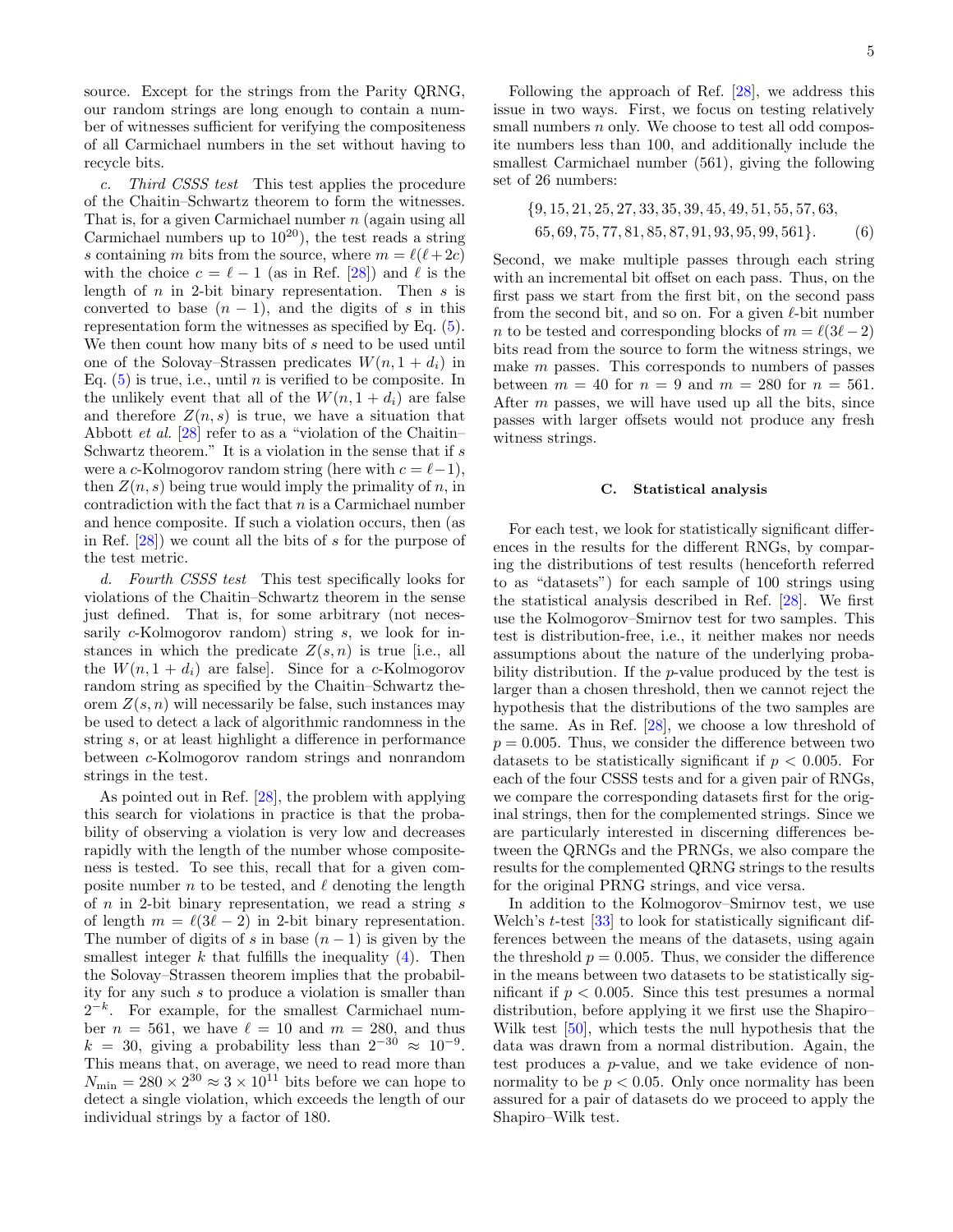

<span id="page-5-1"></span>FIG. 1. Results of the Borel normality test. For the QRNG Parity generator, the set of 100 unique 16-kbit strings (without looping) was used for the test.

# <span id="page-5-0"></span>III. RESULTS

### A. Borel normality test

The results from the Borel normality test for the two QRNGs and the four PRNGs are shown in Fig. [1.](#page-5-1) There are two immediate observations. The first is that none of the strings violate Borel normality, since all test values lie well below 1. Second, it is evident that the distribution for the Parity QRNG differs significantly from the other RNGs. This, however, is unsurprising, since the strings from the Parity QRNG are orders of magnitude shorter than those from the other RNGs, and accordingly one expects stronger discrepancies between the expected frequencies of the m-bit  $(m = 1, 2, 3, 4)$  substrings and the observed frequencies.

The Kolmogorov–Smirnov test readily confirmed the difference between the Parity QRNG dataset and the other five datasets, with p-values below  $10^{-13}$ . For all pairs of datasets for the other five generators, the Kolmogorov–Smirnov test failed to detect any statistically significant differences. The Shapiro–Wilk test indicated non-normality of all datasets except Threefish (which had a p-value of 0.053, just marginally above the threshold of  $(0.05)$ . Thus, we did not apply Welch's t-test.

For  $m = 1$ , testing Borel normality corresponds to checking for bias in the relative frequencies  $p_0$  and  $p_1$ of 0s and 1s in the string. For the ANU QRNG, we find a mean bias of  $|p_0 - 0.5| = (9.8 \pm 0.8) \times 10^{-6}$ , where the average is taken over the 100 strings in the sample. For the Parity QRNG, we find  $|p_0 - 0.5| = 2.2 \times 10^{-5}$  for the string containing all  $6.4 \times 10^6$  unique bits. Thus, in both cases the bias is very small. For the ANU QRNG, nearuniformity of the output arises from postprocessing. For the Parity QRNG, it is due to the use of the parity variable to generate the bits, which tends to wash out any experimentally introduced bias caused by factors such as



<span id="page-5-2"></span>FIG. 2. Results of the first Chaitin–Schwartz–Solovay– Strassen test for the (a) original and (b) complemented bits. The data shows the minimum number of witnesses required to verify the compositeness of all 8,220,777 Carmichael numbers up to  $10^{20}$ .

imperfect state preparation, beam splitter crosstalk, and imbalanced detectors [\[13,](#page-9-12) [40\]](#page-10-9).

# B. First Chaitin–Schwartz–Solovay–Strassen test

The results from the first CSSS test are shown in Fig. [2.](#page-5-2) The Kolmogorov–Smirnov test did not find any statistically significant differences between the six datasets, neither for the original nor the complemented strings. The Shapiro–Wilk test indicated non-normality of all datasets, and therefore we did not apply Welch's t-test.

Despite being repetitive in their bit patterns, the strings from the Parity QRNG did not perform worse on this test than the strings from the other RNGs. In other words, the test appears to be insensitive to the repetitions. We offer one possible explanation. Reading sequentially through a looped string is akin to repeat-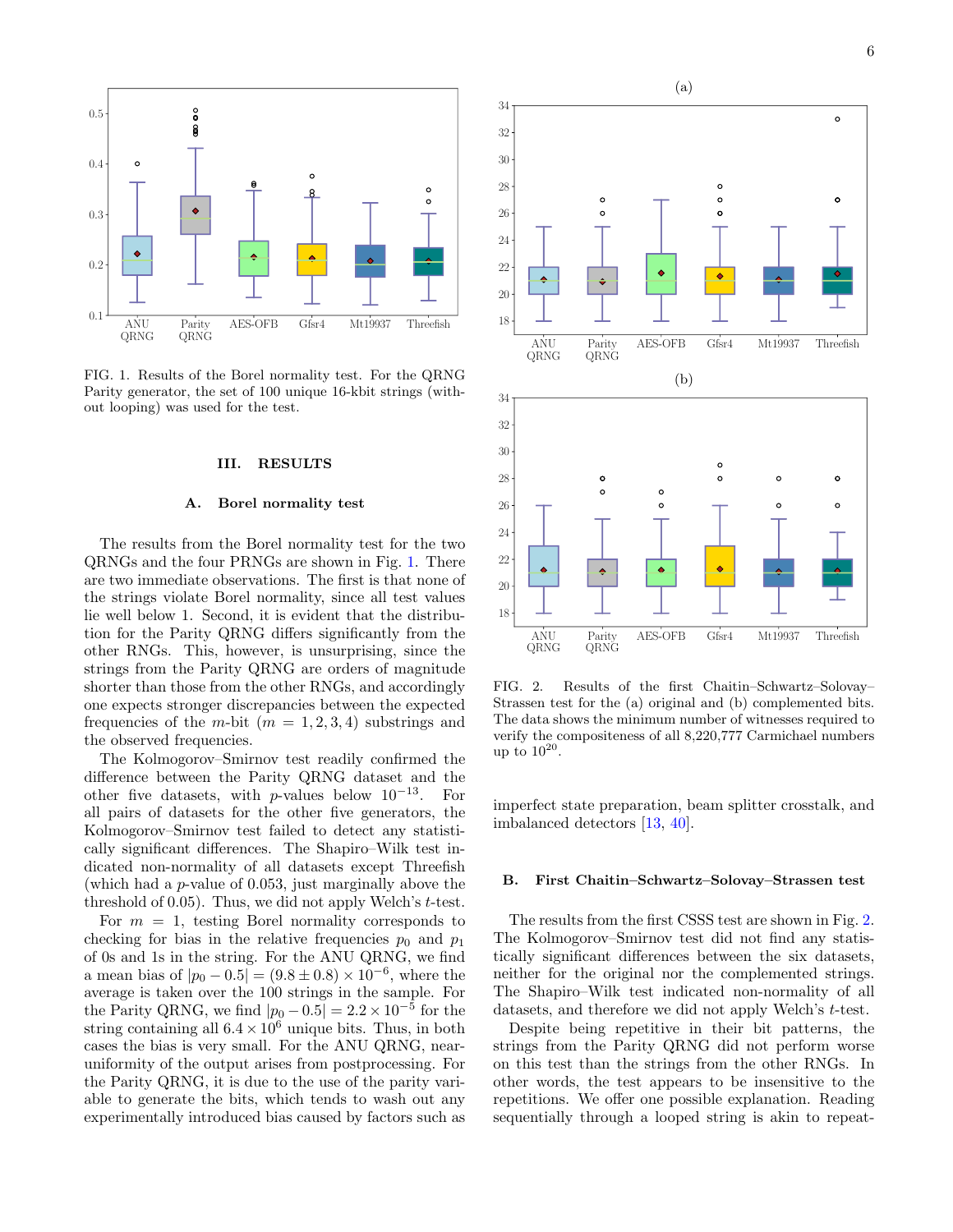

<span id="page-6-0"></span>FIG. 3. Results of the second Chaitin–Schwartz–Solovay– Strassen test for the (a) original and (b) complemented bits. The data shows the number of bits required to successfully witness the compositeness of all 8,220,777 Carmichael numbers up to  $10^{20}$ .

edly reading through the non-looped (unique) portion of the string with a varying starting offset on each iteration. Therefore, even though the test repeatedly reads through the same 64,000-bit string, each iteration will typically produce a (mostly) fresh set of witnesses that cumulatively appear to be capable of delivering a performance for this test metric that is akin to that of the other RNGs.

### C. Second Chaitin–Schwartz–Solovay–Strassen test

Figure [3](#page-6-0) shows the results from the second CSSS test. The distribution for the Parity QRNG is seen to be broader than the other datasets. A possible explanation could be that because the unique portion of each Parity QRNG string is short and thus the set of distinct witnesses is comparably limited, variations in performance between sets of witnesses from different strings become more sharply accentuated.

While the Kolmogorov–Smirnov test identified statistically significant differences only between the Parity QRNG and the Gfsr4 PRNG  $(p = 0.0010)$  for the original (noncomplemented) strings, we also found that  $p$ -values for pairs of datasets that involved the Parity QRNG were consistently much smaller than the p-values for other pairs of datasets, for both the original and the complemented strings. These observations may cautiously suggest that the test has some capability of identifying the lack of randomness of the Parity QRNG strings caused by their repeated structure. Of course, whether this finding points to an ability of the test to identify signatures of algorithmic randomness is questionable. Indeed, for the complemented strings, the Kolmogorov–Smirnov test no longer indicated statistically significant differences between the Parity QRNG and Gfsr4 datasets  $(p = 0.069)$ , even though, as mentioned above, interchanging 0s and 1s in the string should not affect algorithmic properties.

The Shapiro–Wilk test confirmed normality of all datasets, and Welch's t-test failed to detect any statistically significant differences in the means between the datasets.

# D. Third Chaitin–Schwartz–Solovay–Strassen test

The results from the third CSSS test are shown in Fig. [4.](#page-7-0) No statistically significant differences were found by either the Kolmogorov–Smirnov test or Welch's ttest, whether for the original or the complemented strings. The Shapiro–Wilk test indicated normality of all datasets.

### E. Fourth Chaitin–Schwartz–Solovay–Strassen test

The results from the fourth CSSS test are shown in Fig. [5.](#page-7-1) For the noncomplemented strings from the Parity QRNG, none of the strings generated any violations. This can be understood by recalling that it is highly unlikely for a given witness string to produce a violation, and that therefore a large pool of unique witnesses is required to observe violations. The strings from the Parity QRNG, because of their looped content, did not provide such a sufficiently large pool. For the complemented strings from the Parity QRNG, one witness in one string produced a violation for the test number  $n = 9$ . This gave rise to a total number of 26,214 violations for this particular string, since there are 26,214 complete repetitions of the unique (unlooped) portion (see Sec. [II A 2\)](#page-2-2), with each such repeated portion producing the same violation-inducing witness. Given the isolated nature of this violation, it is difficult to provide a meaningful quantitative comparison of the results for the Parity QRNG and the other RNGs, and we have therefore not displayed these results in Fig. [5.](#page-7-1) The results are nonetheless important, because they clearly show that the fourth CSSS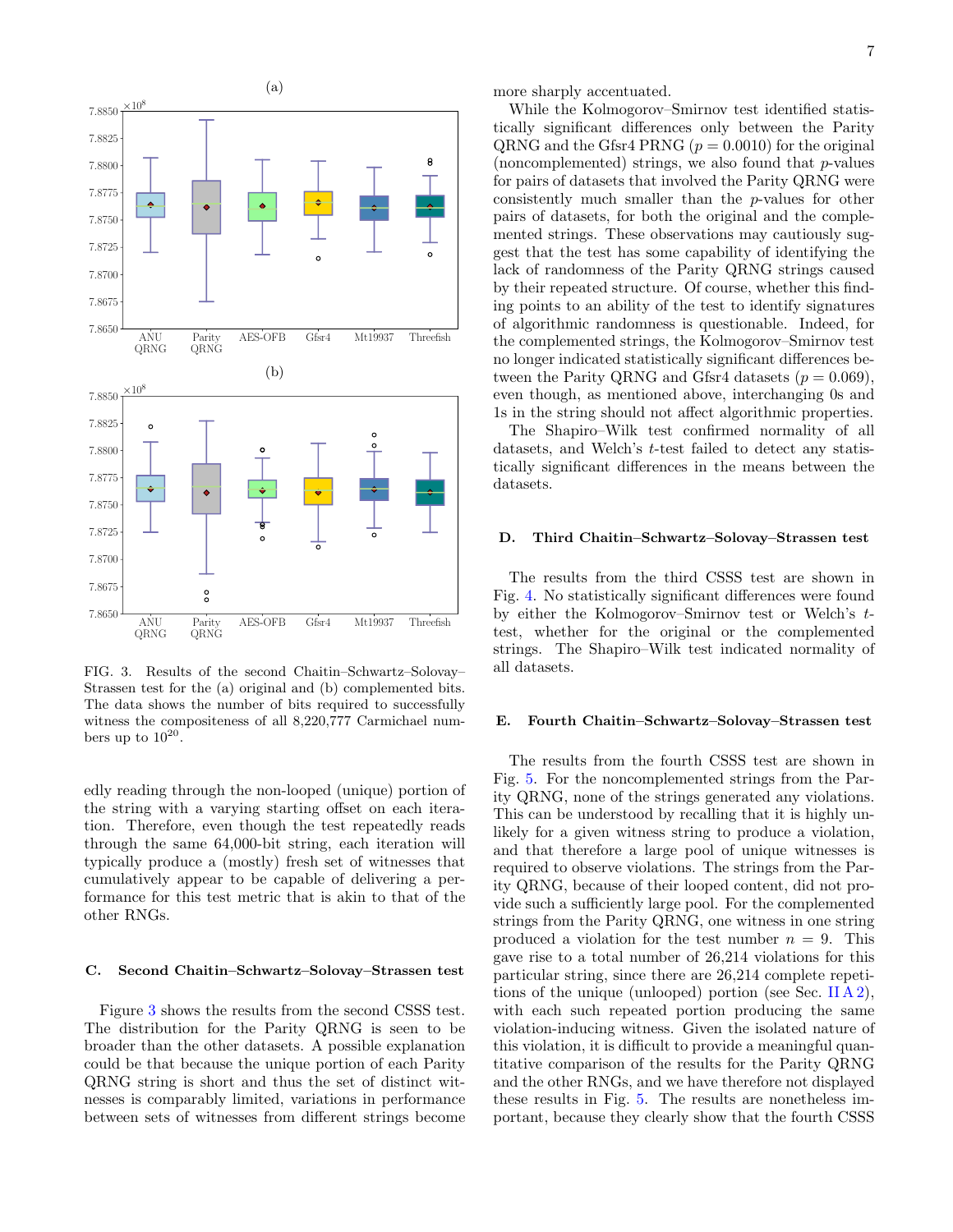

<span id="page-7-0"></span>FIG. 4. Results of the third Chaitin–Schwartz–Solovay– Strassen test for the (a) original and (b) complemented bits. The data shows the number of bits required to successfully witness the compositeness of all 8,220,777 Carmichael numbers up to  $10^{20}$ , using the Chaitin–Schwartz compound predicate of Eq.  $(5)$ .

test is by far the most sensitive of the CSSS tests when it comes to detecting the repetitive structure of the strings from the Parity QRNG.

For the remainder of the datasets from the five other RNGs, no statistically significant differences were found by the Kolmogorov–Smirnov test, and the Shapiro–Wilk test indicated normality of the distributions. We note that the distributions of all test results are similar between the original and complemented bits. Thus we do not encounter the behavior observed in Ref. [\[28\]](#page-9-27), where statistically significant differences between a QRNG and the PRNGs were found for the original but not for the complemented strings.

We observed that the majority of violations were produced for the smallest two numbers tested,  $n = 9$  and  $n = 15$ . Several strings also produced violations for  $n = 25$ , but no more than one violation per string. None of the other numbers n we have tested [see  $(6)$ ]



<span id="page-7-1"></span>FIG. 5. Results of the fourth Chaitin–Schwartz–Solovay– Strassen test for the (a) original and (b) complemented bits. The data shows the total number of observed violations of the Chaitin–Schwartz theorem for all 26 test numbers given by [\(6\)](#page-4-0), accumulated over repeated passes through a given random string with an incremental starting offset. See main text for a description of the results for the Parity QRNG.

produced any violations. To analyze these observations, recall from Sec. [II B 2](#page-3-0) that the Solovay–Strassen theorem implies that the probability for a witness string  $s$  with  $k$ digits in base  $(n - 1)$  to produce a violation is bounded from above by  $2^{-k}$ . Table [I](#page-8-1) shows the values of these Solovay–Strassen bounds for all test numbers  $n$ . We can compare these bounds to the observed relative frequencies  $p_{\text{obs}}$  of violations for the strings produced by the different RNGs. Each string has  $N$  bits, for each test of a violation an  $m$ -bit witness is read, and a total of  $m$  passes (with incremental offset) are made through the random string. Thus, there are a total of  $N$  witnesses for which a violation is checked. This implies  $p_{obs} = N_{\text{viol}}/N$  for a given random string, where  $N_{\text{viol}}$  is the observed number of violations for *n* over all *m* passes through the string.

The data in Table [I](#page-8-1) clearly show that the observed average frequencies of violations fall below the Solovay–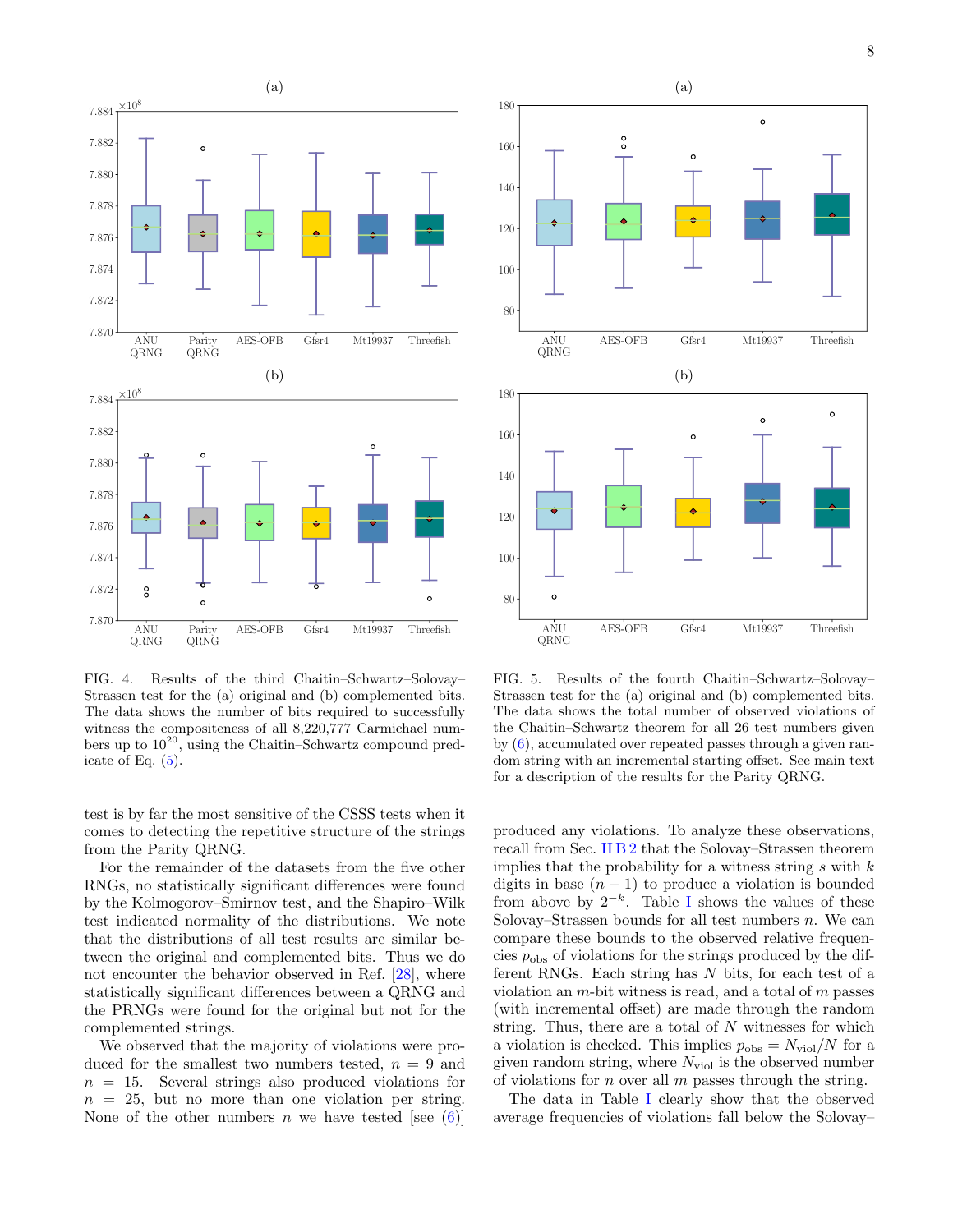<span id="page-8-1"></span>TABLE I. Likelihood thresholds for the observation of violations of the Chaitin–Schwartz theorem. The table shows: each test number  $n$ ; the corresponding length  $m$  of the witness string in bits; the length k of this string in base  $(n-1)$ ; and the upper bound  $p_{SS} = 2^{-k}$  (not saturated) on the probability (per witness) of the occurrence of a violation as given by the Solovay–Strassen theorem. The last column shows the average relative frequency  $p_{\text{obs}}$  of violations observed when running the fourth CSSS test. The average is taken over the set of random strings, both original and complemented, produced by all RNGs except the Parity QRNG (we omit the Parity QRNG because its inability to produce violations is due to the use of looped strings).

| $\boldsymbol{n}$ | $\boldsymbol{m}$ | $\boldsymbol{k}$ | $p_{SS}$              | $p_{\rm obs}$         |
|------------------|------------------|------------------|-----------------------|-----------------------|
| 9                | 40               | 13               | $1.2 \times 10^{-4}$  | $6.0\times10^{-8}$    |
| 15               | 40               | 10               | $9.8 \times 10^{-4}$  | $1.4 \times 10^{-8}$  |
| 21               | 65               | 15               | $3.1\times10^{-5}$    | $\boldsymbol{0}$      |
| 25               | 65               | 14               | $6.1\times10^{-5}$    | $6.6 \times 10^{-11}$ |
| 27               | 65               | $13\,$           | $1.2 \times 10^{-4}$  | $\boldsymbol{0}$      |
| 33               | 96               | 19               | $1.9 \times 10^{-6}$  | $\boldsymbol{0}$      |
| 35               | 96               | 18               | $3.8 \times 10^{-6}$  | $\overline{0}$        |
| 39               | 96               | 18               | $3.8 \times 10^{-6}$  | $\boldsymbol{0}$      |
| $45\,$           | 96               | 17               | $7.6\times10^{-6}$    | $\boldsymbol{0}$      |
| 49               | 96               | 17               | $7.6\times10^{-6}$    | $\boldsymbol{0}$      |
| 51               | 96               | 17               | $7.6\times10^{-6}$    | $\boldsymbol{0}$      |
| $55\,$           | 96               | 16               | $1.5 \times 10^{-5}$  | $\boldsymbol{0}$      |
| 57               | $96\,$           | 16               | $1.5\times10^{-5}$    | $\overline{0}$        |
| 63               | 96               | 16               | $1.5 \times 10^{-5}$  | $\overline{0}$        |
| 65               | 133              | 22               | $2.4\times10^{-7}$    | $\boldsymbol{0}$      |
| 69               | 133              | 21               | $4.8\times10^{-7}$    | $\boldsymbol{0}$      |
| $75\,$           | 133              | 21               | $4.8 \times 10^{-7}$  | $\boldsymbol{0}$      |
| 77               | 133              | 21               | $4.8\times10^{-7}$    | $\overline{0}$        |
| 81               | 133              | 21               | $4.8\times10^{-7}$    | $\boldsymbol{0}$      |
| 85               | 133              | 20               | $9.5\times10^{-7}$    | $\boldsymbol{0}$      |
| 87               | 133              | $20\,$           | $9.5\times10^{-7}$    | $\overline{0}$        |
| 91               | 133              | 20               | $9.5\times10^{-7}$    | $\boldsymbol{0}$      |
| 93               | 133              | 20               | $9.5\times10^{-7}$    | $\boldsymbol{0}$      |
| 95               | 133              | $20\,$           | $9.5\times10^{-7}$    | $\boldsymbol{0}$      |
| 99               | 133              | 20               | $9.5\times10^{-7}$    | $\overline{0}$        |
| 561              | 280              | 30               | $9.3 \times 10^{-10}$ | $\boldsymbol{0}$      |

Strassen bounds by several orders of magnitude; indeed, as mentioned, for most  $n$  those frequencies are zero as no violations were obtained. If the values of the Solovay– Strassen bounds were a good indicator of the likelihood of actually finding violations, then, given our string lengths  $N$ , we would expect to see violations for all  $n$ . For example, for the largest number,  $n = 561$ , the Solovay– Strassen bound is  $2^{-30} \approx 9.3 \times 10^{-10}$ , which translates into a minimum of 180 passes through the N-bit random string (on average) to produce a violation. We made 280 passes but observed no violations for any of the 600 strings we have tested. Indeed, the Solovay–Strassen bound appears to be, at best, an incomplete indicator of the likelihood of observing a violation. For example,  $n = 9$  and  $n = 27$  have the same Solovay–Strassen bound, but  $n = 27$  produced no violations while  $n = 9$  produced many. Similarly,  $n = 27$  has a larger Solovay–Strassen

bound than  $n = 25$ , and yet  $n = 25$  produced occasional violations while  $n = 21$  produced none.

### <span id="page-8-0"></span>IV. DISCUSSION

We considered five tests of randomness: a test of Borel normality, and four versions of the Chaitin–Schwartz– Solovay–Strassen tests (developed in Ref. [\[28\]](#page-9-27)) that probe algorithmic randomness and incomputability. We applied these tests to samples of 100 long  $(25 \times 2^{26})$  bits) strings produced by two QRNGs and four PRNGs. The tests did not find any statistically significant differences in performance on the tests between the QRNGs and PRNGs that would point to evidence of algorithmic randomness and incomputability in the output from the QRNGs. While several of the test results did differ for the strings from the Parity QRNG, these differences could be attributed to the much shorter lengths of these strings, which necessitated extensive recycling of bits.

Our results may help both confirm and clarify the results of Ref. [\[28\]](#page-9-27). There, the tests mostly failed to find statistical differences between a QRNG and a set of five PRNGs, with two exceptions. The QRNG behaved differently on the second CSSS test, though the difference could be shown (by demonstrating reversed behavior for the complemented strings) to be caused by bias in the output from the QRNG. The QRNG also behaved differently on the fourth CSSS test. It did so, however, only for the original (noncomplemented) strings, and the interpretation of the results remained inconclusive. In our study, neither of the QRNGs exhibited significant bias, owing to postprocessing of the output from the ANU QRNG, and owing to the use of the parity variable for the bit generation in the case of the Parity QRNG. Thus, we expect that bias is not a significant factor in our tests. This is confirmed by the observation that the test results for the original and complemented strings were very similar, and that, except in one isolated case, there were no statistically significant differences between RNGs that would appear for either only the original or only the complemented strings.

Despite being composed of thousands of repetitions of comparably short unique strings, the strings from the Parity QRNG did not exhibit statistically significant differences in performance on the first and third CSSS tests. The second test, on the other hand, seemed to show some sensitivity to the repetitions in the strings, producing pvalues for pairs of generators that were consistently lower when the Parity QRNG was involved in the comparison. The most striking discrepancy was observed for the fourth test, for which the entire collection of unique bits from the Parity QRNG generated only a single violation. This can be explained by noting the very small likelihood that a violation occurs for a given witness, combined with the comparably small set of distinct witnesses obtained from the Parity QRNG.

Of all the four CSSS tests, the fourth test appears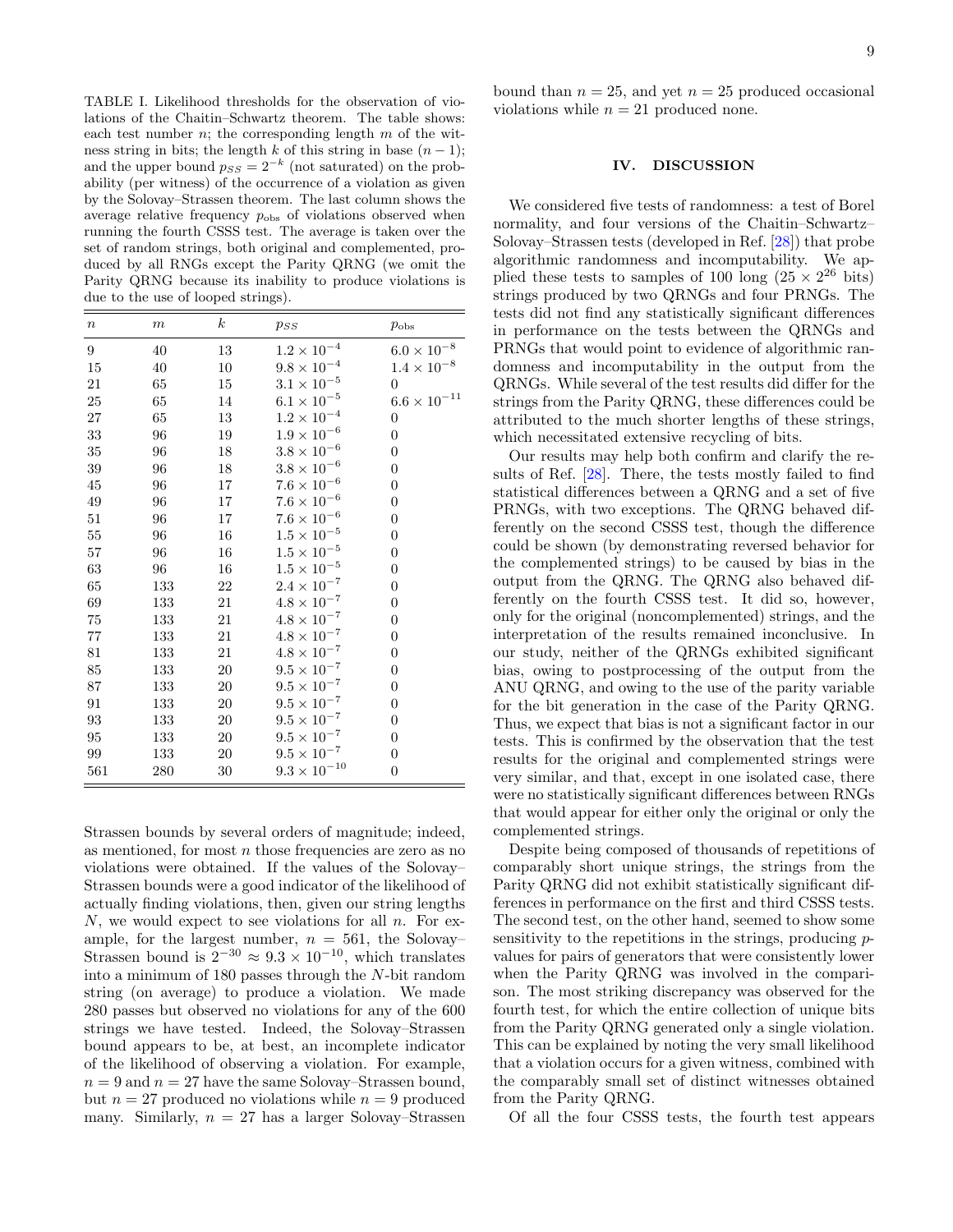to be the most promising, simply because the Chaitin– Schwartz theorem on which it is based directly appeals to the property of c-Kolmogorov randomness. Its ability to detect the repeated structure of the strings from the Parity QRNG may also be regarded as an advantage. As was already clearly recognized in Ref. [\[28\]](#page-9-27), the main drawback of the test is that the violations of the Chaitin–Schwartz theorem searched for by the test happen very rarely, and thus one needs to have available very long strings. The vast majority of the violations we were able to observe were for the smallest numbers we tested  $(n = 9$  and  $n = 15)$ . If one aims to observe violations for even the smallest Carmichael numbers, it appears that much longer strings than those we have used would be required, as well as an amount of computing time that might quickly become prohibitively large. It would be desirable to develop a test of algorithmic randomness that, like the fourth CSSS test, appeals to the Chaitin–Schwartz theorem, but implements it in a manner that does not require exorbitant resources in terms

- <span id="page-9-0"></span>[1] N. Gisin, G. Ribordy, W. Tittel, and H. Zbinden, [Rev.](http://dx.doi.org/ 10.1103/RevModPhys.74.145) Mod. Phys. 74[, 145 \(2002\).](http://dx.doi.org/ 10.1103/RevModPhys.74.145)
- <span id="page-9-1"></span>[2] R. Motwani and R. Motwani, [ACM Comput. Surv.](http://dx.doi.org/10.1145/234313.234327) 28, [33 \(1996\).](http://dx.doi.org/10.1145/234313.234327)
- <span id="page-9-2"></span>[3] N. Metropolis and S. Ulam, [J. Am. Stat. Assoc.](http://dx.doi.org/10.1080/01621459.1949.10483310) 44, 335 [\(1949\).](http://dx.doi.org/10.1080/01621459.1949.10483310)
- <span id="page-9-3"></span>[4] N. Brunner, D. Cavalcanti, S. Pironio, V. Scarani, and S. Wehner, [Rev. Mod. Phys.](http://dx.doi.org/ 10.1103/RevModPhys.86.419) 86, 419 (2014).
- <span id="page-9-4"></span>[5] B. Hayes, Am. Sci. 89, 300 (2001).
- <span id="page-9-5"></span>[6] A. M. Turing, [Proc. London Math. Soc](http://dx.doi.org/10.1112/plms/s2-42.1.230) 42, 230 (1937).
- <span id="page-9-6"></span>[7] C. Calude, Information and Randomness: An Algorithmic Perspective, 2nd ed. (Springer, New York, 2010).
- <span id="page-9-7"></span>[8] A. Rukhin, J. Soto, J. Nechvatal, M. Smid, E. Barker, S. Leigh, M. Levenson, M. Vangel, D. Banks, A. Heckert, J. Dray, and S. Vo, [A Statistical Test Suite for Ran](http://dx.doi.org/10.6028/NIST.SP.800-22r1a)[dom and Pseudorandom Number Generators for Crypto](http://dx.doi.org/10.6028/NIST.SP.800-22r1a)[graphic Applications](http://dx.doi.org/10.6028/NIST.SP.800-22r1a), NIST Special Publication 800-22, Revision 1a, National Institute of Standards and Technology, Gaithersburg, MD (2010).
- <span id="page-9-8"></span>[9] R. G. Brown, Dieharder: A Random Number Test Suite, [https://webhome.phy.duke.edu/~rgb/General/](https://webhome.phy.duke.edu/~rgb/General/dieharder.php) [dieharder.php](https://webhome.phy.duke.edu/~rgb/General/dieharder.php) (2020).
- <span id="page-9-9"></span>[10] G. J. Chaitin, [IBM J. Res. Dev.](http://dx.doi.org/10.1147/rd.214.0350) **21**, 350 (1977).
- <span id="page-9-10"></span>[11] A. Kolmogorov, [Problems Inform. Transmission.](http://dx.doi.org/10.1080/00207166808803030) 1, 1 [\(1965\).](http://dx.doi.org/10.1080/00207166808803030)
- <span id="page-9-11"></span> $[12]$  M. Li and P. M. B. Vitáyi, An Introduction to Kolmogorov Complexity and Its Applications, 3rd ed. (Springer, New York, 2008).
- <span id="page-9-12"></span>[13] M. Herrero-Collantes and J. C. Garcia-Escartin, [Rev.](http://dx.doi.org/ 10.1103/RevModPhys.89.015004) Mod. Phys. 89[, 015004 \(2017\).](http://dx.doi.org/ 10.1103/RevModPhys.89.015004)
- <span id="page-9-13"></span>[14] S. Kochen and E. Specker, [J. Math. Mech.](http://dx.doi.org/10.1007/978-94-010-1795-4_17) 17, 59 (1967).
- <span id="page-9-14"></span>[15] S. Pironio, A. Acín, S. Massar, A. B. de la Giroday, D. N. Matsukevich, P. Maunz, S. Olmschenk, D. Hayes, L. Luo, T. A. Manning, and C. Monroe, [Nature](http://dx.doi.org/10.1038/nature09008) 464, [1021 \(2010\).](http://dx.doi.org/10.1038/nature09008)

# Data availability

We have made available all data used in this paper (random strings, computer code, and test results) at <http://faculty.up.edu/schlosshauer/randomness>.

### ACKNOWLEDGMENTS

We thank R. G. E. Pinch for providing us with the set of Carmichael numbers [\[49\]](#page-10-18). We are grateful to the authors of Ref. [\[28\]](#page-9-27) for making publicly available their test code, and to the Centre for Quantum Computation and Communication Technology at the Australian National University for making publicly available their random strings. This work was supported by the M. J. Murdock Charitable Trust (NS-2015298) and the SURE program of the University of Portland.

- <span id="page-9-16"></span>[16] S. Pironio and S. Massar, [Phys. Rev. A](http://dx.doi.org/10.1103/PhysRevA.87.012336) 87, 012336 [\(2013\).](http://dx.doi.org/10.1103/PhysRevA.87.012336)
- <span id="page-9-17"></span>[17] S. Fehr, R. Gelles, and C. Schaffner, [Phys. Rev. A](http://dx.doi.org/10.1103/PhysRevA.87.012335) 87, [012335 \(2013\).](http://dx.doi.org/10.1103/PhysRevA.87.012335)
- <span id="page-9-20"></span>[18] A. A. Abbott, C. S. Calude, J. Conder, and K. Svozil, Phys. Rev. A 86[, 062109 \(2012\).](http://dx.doi.org/ 10.1103/PhysRevA.86.062109)
- <span id="page-9-15"></span>[19] A. A. Abbott, C. S. Calude, and K. Svozil, [Math. Struct.](http://dx.doi.org/10.1017/S0960129512000692) Comp. Sci. 24[, e240303 \(2014\).](http://dx.doi.org/10.1017/S0960129512000692)
- <span id="page-9-18"></span>[20] In fact, Refs. [\[51,](#page-10-20) [52\]](#page-10-21) showed that only definite values of observables with probability-1 outcomes (as given by the Born rule) can be noncontextually assigned.
- <span id="page-9-19"></span>[21] A. A. Abbott, C. S. Calude, and K. Svozil, in [Fields of Logic and Computation II: Essays Dedicated](http://dx.doi.org/10.1007/978-3-319-23534-9_4) [to Yuri Gurevich on the Occasion of His 75th Birthday](http://dx.doi.org/10.1007/978-3-319-23534-9_4), edited by L. D. Beklemishev, A. Blass, N. Dershowitz, B. Finkbeiner, and W. Schulte (Springer International, Switzerland, 2015), pp. 69–86.
- <span id="page-9-21"></span>[22] C. S. Calude and K. Svozil, [Adv. Sci. Lett](http://dx.doi.org/10.1166/asl.2008.016) 1, 165 (2008).
- <span id="page-9-22"></span>[23] A. Kulikov, M. Jerger, A. Potočnik, A. Wallraff, and A. Fedorov, [Phys. Rev. Lett.](http://dx.doi.org/ 10.1103/PhysRevLett.119.240501) 119, 240501 (2017).
- <span id="page-9-23"></span>[24] R. Downey and D. Hirschfeldt, Algorithmic Randomness and Complexity (Springer, Berlin, 2010).
- <span id="page-9-24"></span>[25] P. Martin-Löf, Inf. Control 9[, 602 \(1966\).](http://dx.doi.org/ https://doi.org/10.1016/S0019-9958(66)80018-9)
- <span id="page-9-25"></span>[26] The emphasis in this and the preceding sentences is on the term "with certainty." While any ideal randomnumber generator produces infinite sequences that are Martin-Löf random with probability one [\[7\]](#page-9-6), it does not do so with certainty.
- <span id="page-9-26"></span>[27] C. S. Calude, M. J. Dinneen, M. Dumitrescu, and K. Svozil, *Phys. Rev. A* **82**[, 022102 \(2010\).](http://dx.doi.org/10.1103/PhysRevA.82.022102)
- <span id="page-9-27"></span>[28] A. A. Abbott, C. S. Calude, M. J. Dinneen, and N. Huang, Phys. Scri. 94[, 045103 \(2019\).](http://dx.doi.org/10.1088/1402-4896/aaf36a)
- <span id="page-9-28"></span>[29] R. Solovay and V. Strassen, [SIAM J. Comput.](http://dx.doi.org/10.1137/0206006) 6, 84 [\(1977\).](http://dx.doi.org/10.1137/0206006)
- <span id="page-9-29"></span>[30] G. J. Chaitin and J. T. Schwartz, [Commun. Pure Appl.](http://dx.doi.org/10.1002/cpa.3160310407) Math. 31[, 521 \(1978\).](http://dx.doi.org/10.1002/cpa.3160310407)